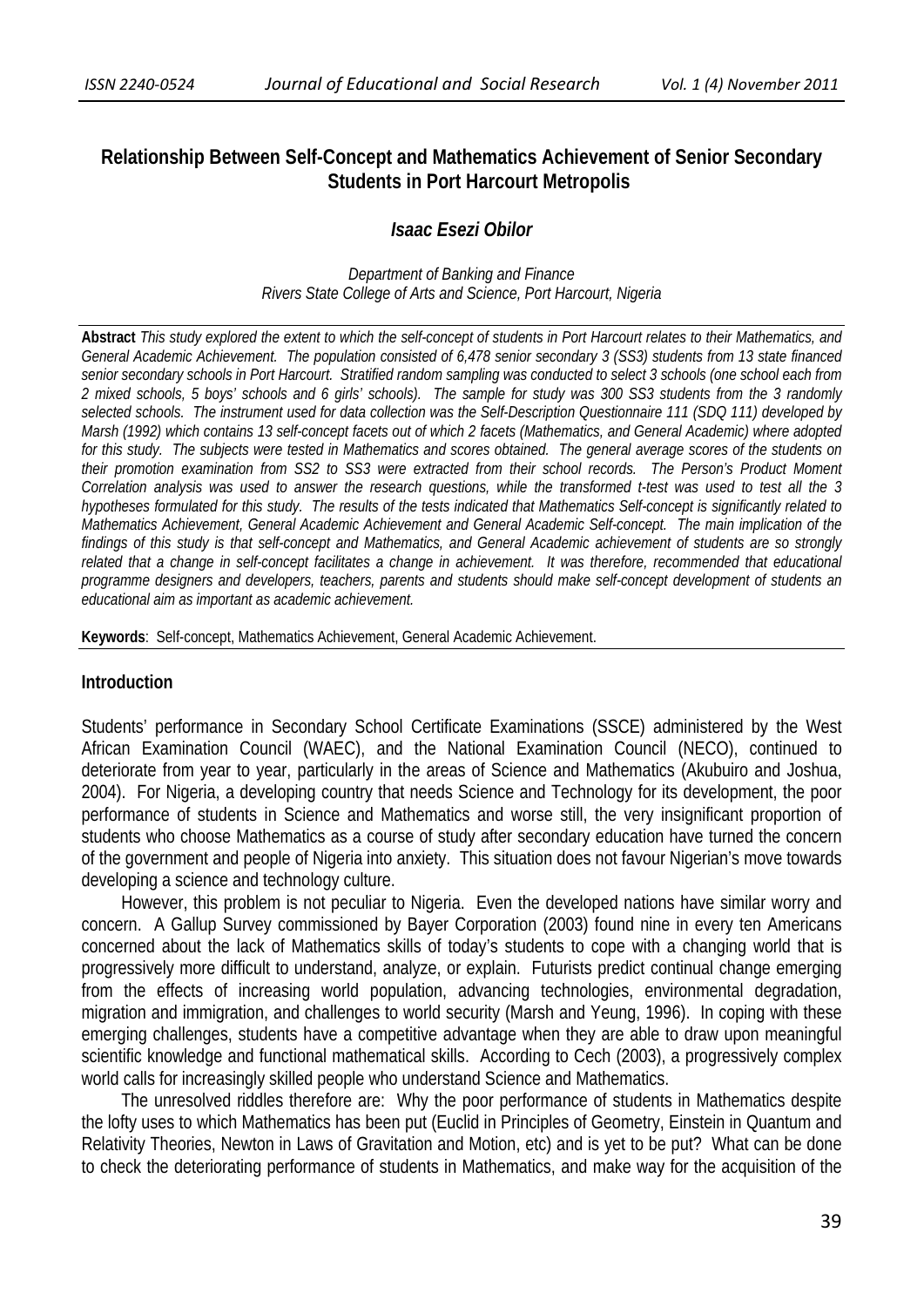requisite Mathematical skills for the understanding of today's complex world and the demands of tomorrow?

 Some investigations revealed that the questions above, and even many more others, owe their answers to the complexity of self-beliefs (e.g. self-concept) that act on the students (Purkey & Schmidt, 1987; Chapman & Turner, 1997; Yeung & Lee, 1999). The above researches have shown close relationship between self-concept and academic achievement.

# *Statement of the Problem*

 The Nigeria nation and other nations of the world have shown tremendous concern about the poor performance of students in Science and Mathematics (Akubiro & Joshua, 2004; Bayer Corporation, 2003). This poor performance of students in Mathematics in Nigeria – a country that needs Mathematics for its development – deserves the total attention of educational planners, teachers and researchers in Nigeria for a possible turnaround of the poor performance of students in Science and Mathematics.

 According to Marsh (1986), self-concept has been shown to be a very important educational achievement indicator as well as a desirable mediating variable leading to other positive outcomes, such that educational policy statements throughout the world list self-concept enhancement as a central goal of education. Whether or not educational policies in Nigeria list self-concept as a central goal of education is a topic for another study.

 Suffice it to say that in Nigeria, few researches have been carried out which confirm the significant relationship between self-concept and Mathematics Achievement (Bassey, 2002; Jamabo, 1996; Osang, 1990). A lot more studies need to be done to replicate the above findings in Rivers State and other parts of Nigeria to answer the question: "Why poor students' performance in Mathematics", and possibly suggest ways to check the negative trend.

# *Purpose of the Study*

The purpose of this study is to determine whether or not (and to what extent) significant relationships exist between Students' Mathematics Self-concept and Students' Mathematics Achievement, Students' General Academic Achievements and Students' General Academic Self-concept. The following research questions directed the study:

- 1. To what extent does students' Mathematics self-concept relate to students' Mathematics Achievement?
- 2. What is the extent to which students' Mathematics Self-concept relate to students' General Academic Achievement?
- 3. To what extent does the Mathematics Self-concept of students relate to students' General Academic Self-concept?

# *Statement of Hypotheses*

The study was guided by the following three null hypotheses:

- 1. There is no significant relationship between Students' Mathematics Self-concept and Students' Mathematics Achievement.
- 2. There is no significant relationship between Students' Mathematics Self-concept and Students' General Academic Achievement.
- 3. There is no significant relationship between Students' Mathematics Self-concept and Students' General Academic Self-concept.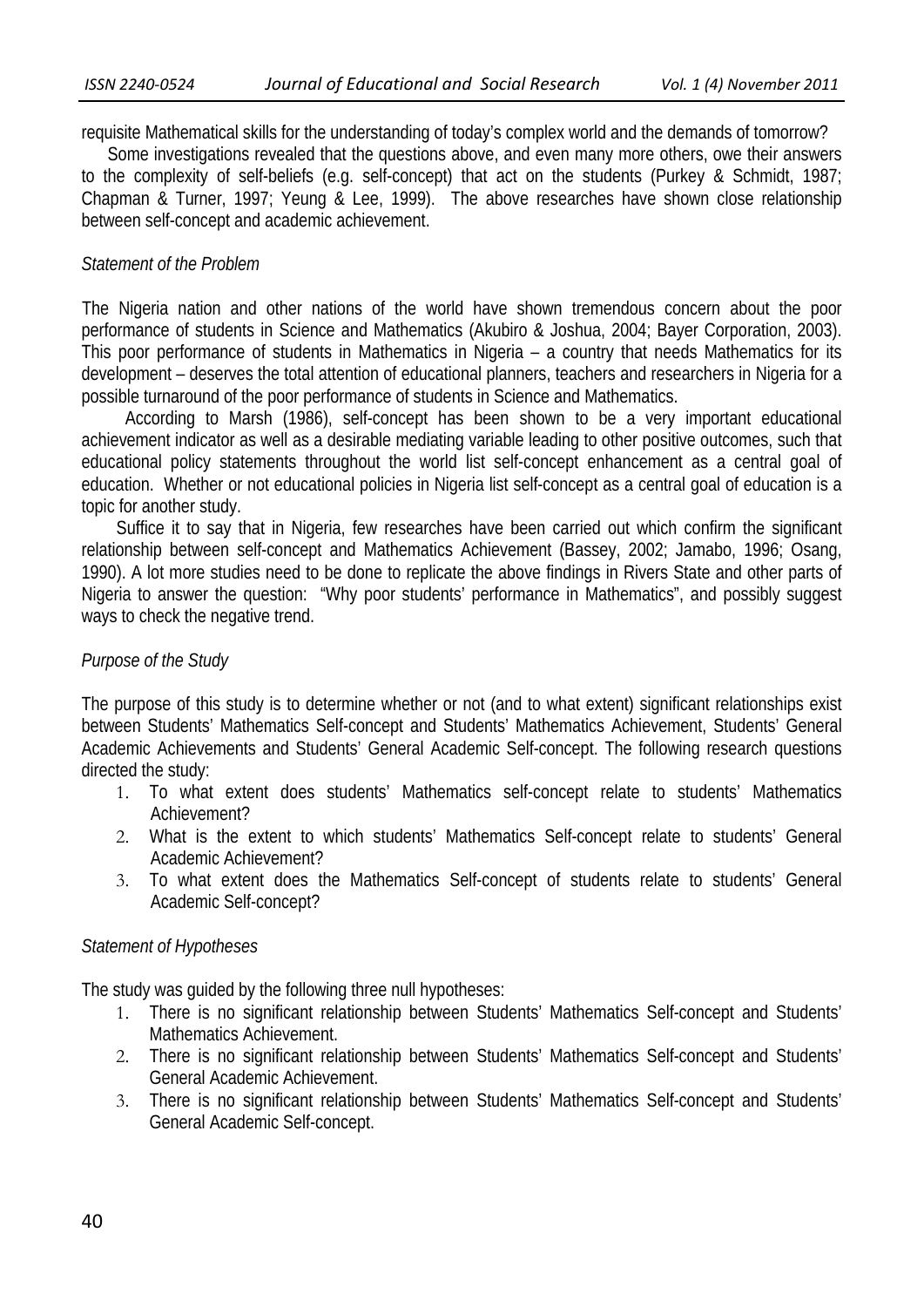### *Significance of the Study*

Based on the results of this study, the poor performance of Nigerian students in Science and Mathematics could be hinged, totally or in part, on low Mathematics Self-concept. Thus educators, curriculum developers, teachers and parents would see the need to list self-concept enhancement as a central goal of education in Nigeria.

### *Review of Related Literature*

 The overriding theoretical orientation of this study is grounded in the perceptual psychology tradition. Perceptual psychologists postulate that all persons create their own reality through their perceptions of what they belief to be real. And that a person's behaviour is contingent on how an individual perceives and interprets his/her experiences (Combs and Gonzales, 1994). Thus from the perspective of the perceptual psychology, it is clear that to understand an individual's behaviour, we need to know how that individual perceives and interprets his/her experiences. In other words, to appreciate students' academic performance, we need to understand how students perceive and interpret school and school subjects.

 The most influential and eloquent voice in self-concept theory was that of Carl Rogers who introduced an entire system built around the importance of the self (Hattie, 1992). In Rogers' view, the self is the central ingredient in human personality and personal adjustment. Rogers described the self as a social product, developing out of interpersonal relationships and striving for consistency. He maintained that there is a basic human need for positive regard both from others and from oneself. He also believed that in every person there is a tendency towards self-actualization and development so long as this is permitted and encouraged by an inviting environment.

 Self generally means the conscious reflection of one's own being or identity, as an object separate from others or from the environment. There are a variety of ways to think about the self. Two of the most widely used terms are self-concept and self-esteem. Self-concept is the cognitive or thinking aspect of self (related to one's self-image) and generally means the totality of a complex, organized, and dynamic system of learned beliefs, attitudes and opinions that each person holds to be true about his or her personal existence (Purkey & Schmidt, 1987). Self-concept can also means the general idea we have of ourselves.

 The idea of self-concept includes attitudes, feelings and knowledge about ability, skills, and social acceptance capability of the self. Self-concept covers all aspects of our cognitive, perceptional, and affective evaluation. Therefore, self-concept is simply a collection of personal attitudes towards oneself (Gross, 1992).

 Psychologists have paid a lot of attention to factors related to the formation and development of selfconcept. This issue is very important to the field of mental health, as an individual's conception of his or her person, which is linked to the personality, to a certain extent determines the attitude of that person to his or her environment, and to a larger extent the person's academic performance. It may then be suggested that if self-concept is positive and normal, the individual will possess normal mental health. Adversely, if selfconcept is negative and abnormal, the individual may behave abnormally in his or her environment. The implication is that good mental health (resulting from positive self-concept) makes for positive academic achievement.

 The consensus appears to be that self-concept is largely acquired. This point is very pertinent for students and for those who are involved in their upbringing, particularly their parents and teachers. Other factors affecting self-concept are the behaviour of others around the individuals, and social stimulation.

 Marsh (1992) showed that the relationship of self-concept to school achievement was very specific. According to Marsh, general self-concept and non-academic aspects of self-concept are not related to academic work, but general academic achievement measures were found to relate positively to general academic self-concepts and are highly related to success in that content area.

Many students are not confident about their mathematical ability to solve problems. A poor attitude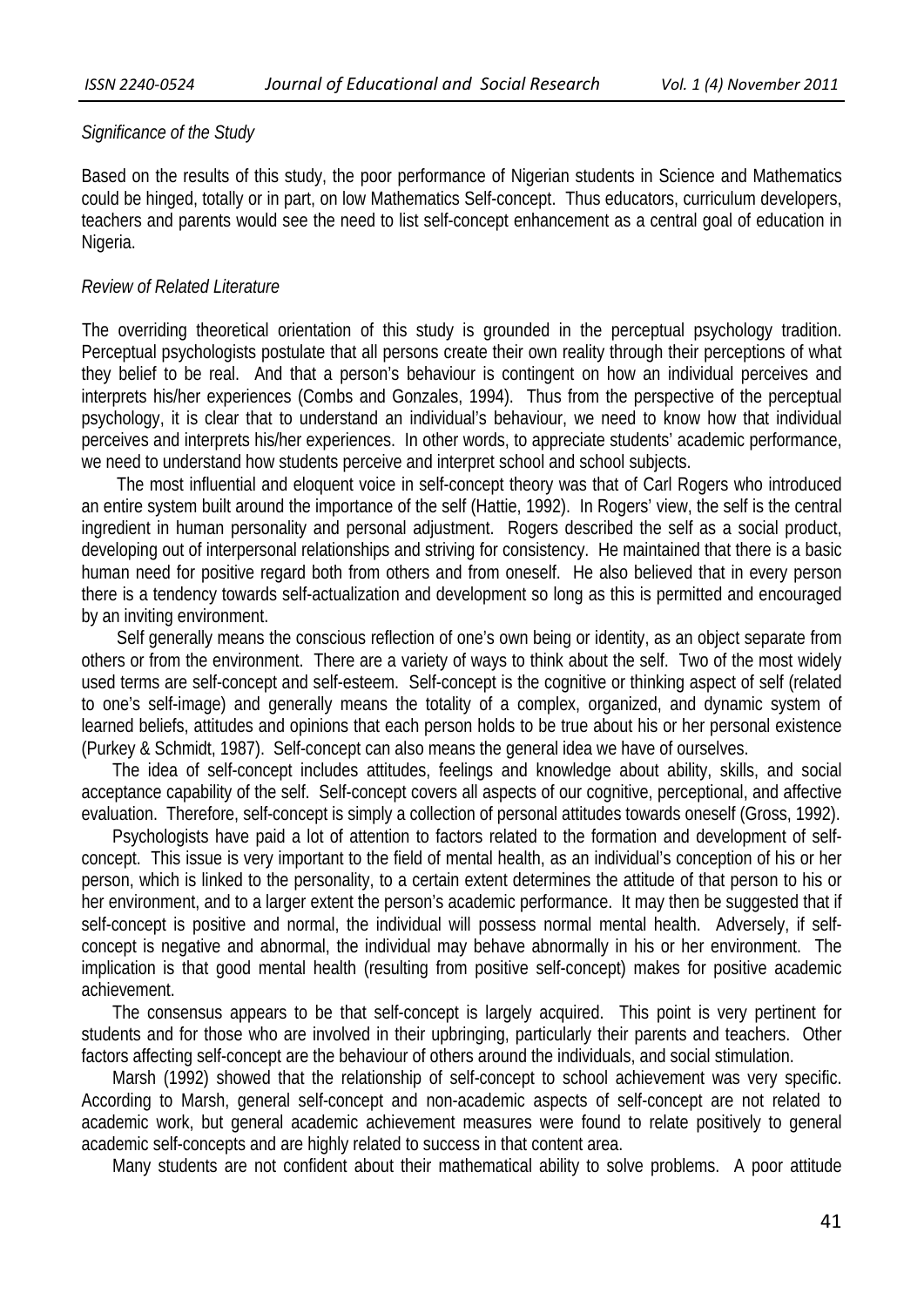towards the discipline is thought to plague learners at every level of schooling. The fear of both answering mathematical questions in class and/or taking mathematical tests has been studied by Marsh, and Hocever (1985) and Stodolsky (1985), and both studies found consistence results that fears of Mathematics often escalates to a level termed mathematics anxiety with the effect of poor achievement in Mathematics. They concluded that individuals with poor attitudes towards mathematics are often reported to have a low selfconcept and feelings of incompetence. These attitudes are manifested as self depreciating remarks and a perpetual lack of success in Mathematics.

 According to Wong (1992), mathematics achievement is closely related to self-concept and attitude towards mathematics. As in the case of the general self-esteem, more mathematically confident students have significantly higher scores on a standardized measure of mathematics computations. Osang (1990), in his study, tested the relationship between students' performance in mathematics and self-concept. He found that students' performance in mathematics depended on their mathematics self-concept. That is, their achievement in mathematics depended on what they thought of or believed about themselves, with reference to mathematics as a subject.

 In a study conducted by Byrne (1984), he founded that relationship between students' self-concept in Mathematics and their Mathematics Achievement is logically and inevitably connected. Byrne reported that achievement in Mathematics is highly related to what an individual thinks of Mathematics. That is, ones Mathematics self-concept will influence ones achievement in Mathematics. Also students' self-perceptions of mathematics ability influence their mathematics achievement, and that their attitude towards mathematics during high school has positive effects on their choosing careers in science and mathematics.

### **Methodology**

 The study adopted the Correlational Research Design. The population of the study consisted of 6,478 SS3 students of the 13 state government financed post primary schools in Port Harcourt. Only the state schools were chosen (as against unity schools and private schools) to make for homogeneity: that is, to ensure the use of subjects that have similar characteristics.

 The sample for this study consisted of three hundred (300) SS3 students that were chosen from 3 randomly selected schools from 13 senior secondary schools in Port Harcourt. The study employed the stratified random sampling technique, each school type (single boys, single girls and mixed schools) was considered a stratum and a senior secondary school selected at random.

 All the research questions were answered using the Pearson's Product Moment Correlation Statistic, with Mathematics Self-concept as independent variable and Mathematics Achievement, General Academic Achievement and General Academic Self-concept as dependent variables. To test the null hypotheses formulated for this study, the computed Person's Product Moment Correlation Coefficients (r) were transformed to t-test using the formula,

$$
t = r^2. \ [(n-2)/(1-r)]\frac{1}{2}.
$$

#### **Results**

In the tables that follow, SMS = Students' Mathematics Self-concept, SMA = Students' Mathematics Achievement, GAS = General Academic Self-concept, and GAA = General Academic Achievement.

*Hypothesis One*: There is no significant relationship between students' Mathematics Self-concept and students' Mathematics Achievement.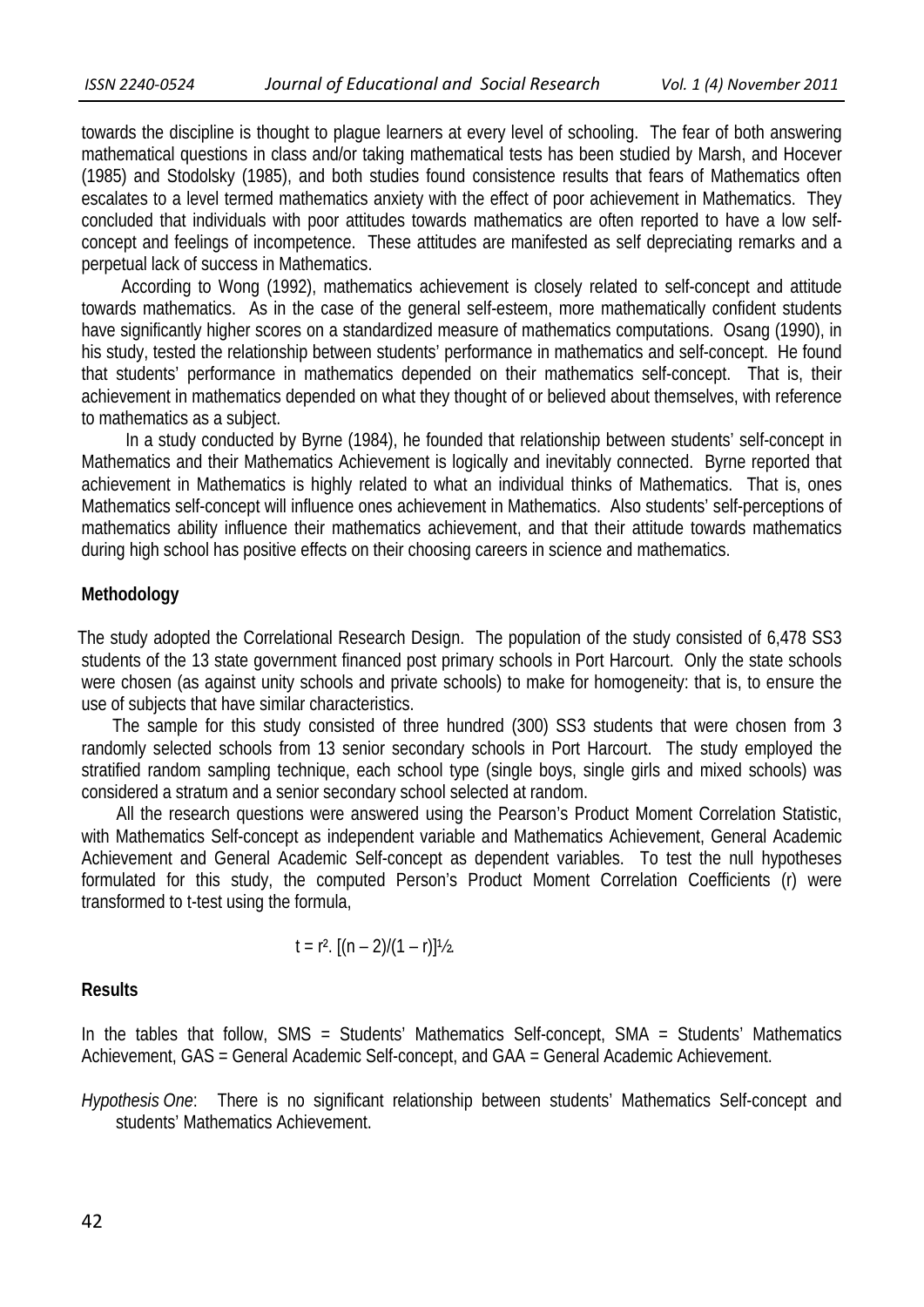**Table 1: Transformed t-test on the Relationship between Students' Mathematics Self-concept and Students' Mathematics Achievement** 

| Variables         | N   | Mean  | SD    | df  | p    | Cal<br>(r) | Crit.<br>(r) | Cal.<br>t-test<br>trans. | Crit.<br>t-test<br>trans |
|-------------------|-----|-------|-------|-----|------|------------|--------------|--------------------------|--------------------------|
| <b>SMS</b><br>(x) | 300 | 31.21 | 10.65 | 298 | 0.05 | 0.767      | 0.139        | 20.55                    | 1.960                    |
| <b>SMA</b><br>(v) |     | 27.13 | 13.81 |     |      |            |              |                          |                          |

The result in the above table indicates that there is a significant positive relationship between Mathematics Self-concept of students and students' Mathematics Achievement [calculated t =  $20.55$  > critical t = 1.960 at p < 0.05; df = 298]. This significant positive relationship implies that students with high Mathematics Selfconcept will generally achieve higher in Mathematics than those with low Mathematics Self-concept.

*Hypothesis Two*: There is no significant relationship between students' Mathematics Self-concept and students' General Academic Achievement.

| Table 2: Transformed t-test on the Relationship between Students' Mathematics Self-concept and |  |  |  |  |
|------------------------------------------------------------------------------------------------|--|--|--|--|
| <b>Students' General Academic Achievement</b>                                                  |  |  |  |  |

|                   |     |       |       |     |     | Cal   | Crit. | Cal.   | Crit.  |
|-------------------|-----|-------|-------|-----|-----|-------|-------|--------|--------|
| Variables         | N   | Mean  | SD    | df  | p   | (r)   | (r)   | t-test | t-test |
|                   |     |       |       |     |     |       |       | trans. | trans. |
| <b>SMS</b><br>(x) |     | 31.21 | 10.65 |     |     |       |       |        |        |
|                   | 300 |       |       | 298 | 0.0 | 0.131 | 0.139 | 2.281  | 1.960  |
| GAA<br>(z)        |     | 49.63 | 14.46 |     |     |       |       |        |        |

The data in Table 2 show that the calculated t, though low, is significant at the 5% confidence level [calculated t = 2.281 > critical t = 1.960 at  $p < 0.05$ ; df = 298]. This implies that students with high Mathematics Self-concept can achieve highly in general school work.

*Hypothesis Three*: There is no significant relationship between students, Mathematics Self-concept and students' General Academic Self-concept.

| Table 3: Transformed t-test on the Relationship between Students' Mathematics Self-concept and |  |  |  |  |
|------------------------------------------------------------------------------------------------|--|--|--|--|
| Students' General Academic Self-concept                                                        |  |  |  |  |

|                   |     |       |           |     |     | Cal   | Crit. | Cal.   | Crit.  |
|-------------------|-----|-------|-----------|-----|-----|-------|-------|--------|--------|
| Variables         | N   | Mean  | <b>SD</b> | df  |     | (r)   | (r)   | t-test | t-test |
|                   |     |       |           |     |     |       |       | trans. | trans. |
| <b>SMS</b><br>(x) |     | 31.21 | 10.65     |     |     |       |       |        |        |
|                   | 300 |       |           | 298 | 0.0 | 0.147 | 0.139 | 2.565  | 1.960  |
| GAS<br>(m)        |     | 37.89 | 7.23      |     |     |       |       |        |        |

This result shows a significant positive relationship between Students' Mathematics Self-concept and Students' General Academic Self-concept at the 5% confidence level [calculated t = 2.565 > critical t = 1.960 at  $p < 0.05$ ; df = 298]. The interpretation is that students with high Mathematics Self-concept have the tendency of viewing school and academics positively.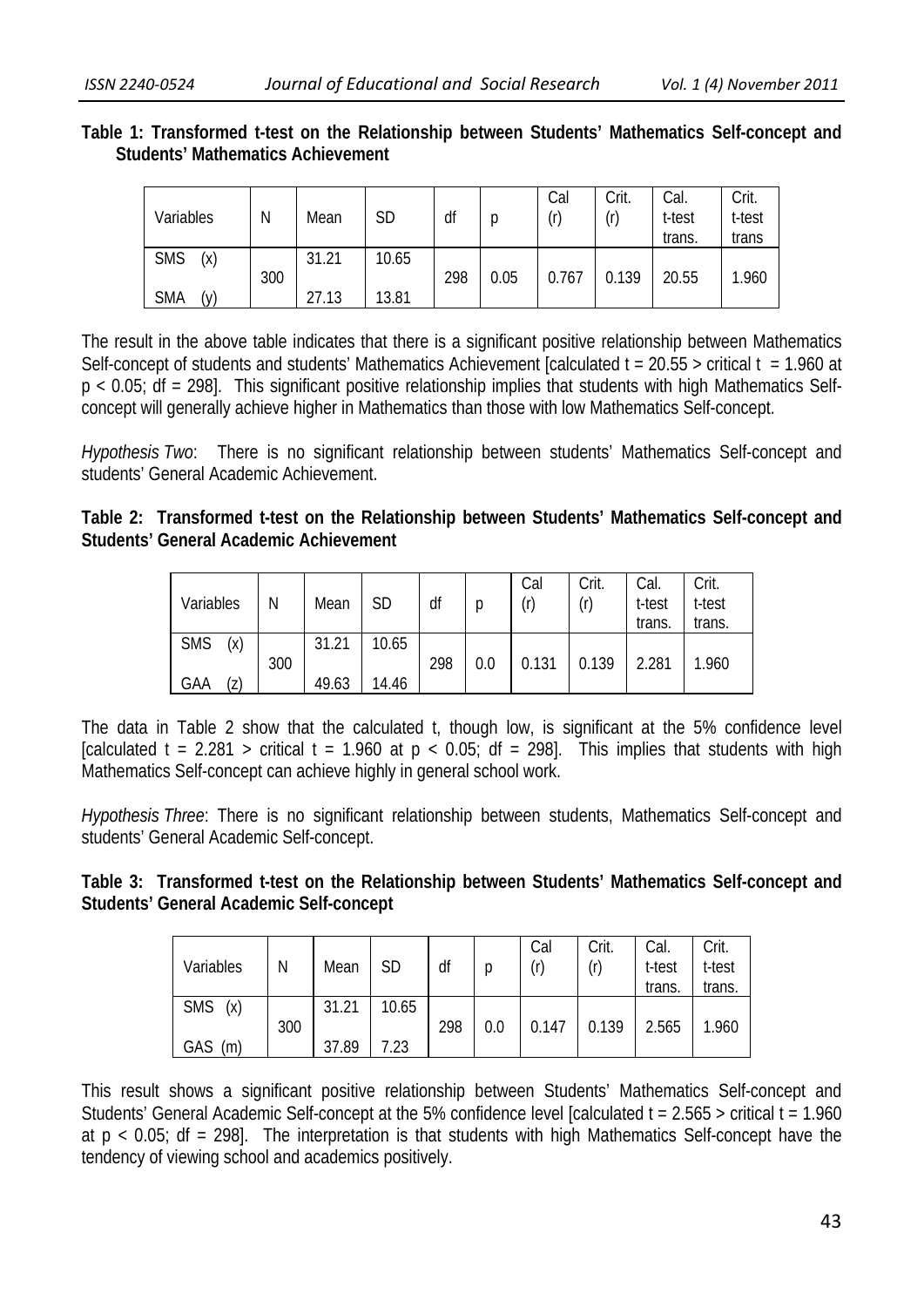### **Conclusion**

This study investigated the extent to which students' mathematics self-concept relates to students' mathematics achievement, general academic achievement and general academic self-concept. Significant positive relationships were found in all the three cases at the 0.05 level of significance. These results are supported by Marsh (1990) and Morriss and Smith (1978). This study further found that the strength of relationship between Mathematics Self-concept and Mathematics Achievement decreased as Mathematics Self-concept was compared with General Academic Achievement and General Academic Self-concept. It is clear that self-concept becomes more empirically sensitive to, and more predictive of, achievement outcomes the more specific that it is conceived and assessed.

 According to Bandura (1997), self-concept beliefs influence the choices people make and the courses of action they pursue. Individuals tend to engage in tasks about which they feel competent and confident and avoid those which they do not. Self-concept also helps determine how much effort people will expend on an activity, how long they will persevere when confronting obstacles, and how resilient they will be in the face of adverse situations. The higher the self-concept, the greater the effort, persistence, and resilience an individual puts on tasks. As a consequence, self-concept exercises a powerful influence on the level of accomplishment that individuals ultimately realize. Conversely, people who doubt their capabilities may believe that things are tougher than they really are: a belief that fosters stress, depression, and a narrow vision of how best to solve a problem. In other words, many students have difficulty in school not because they are incapable of performing successfully but because they have learned to see themselves as incapable of handling academic work. This study has shown that the more positive the self-concept of students, the higher their motivation, commitment and success in academics and other endeavours.

 Thus, given the significance of self-concept in academic achievement of students, the enhancement of self-concept outcomes should be of major concern to educators, program developers, teachers, parents and counselors.

### **Recommendations**

The self-concept beliefs of teachers are themselves related to their instructional practices and to the achievement and psychological well-being of their students. Efficacious teachers create classroom climates in which academic rigor and intellectual challenge are accompanied by the emotional support and encouragement necessary to meet the attendant challenge and achieve academic excellence (Tschannem-Moran and Woolfolk Hoy, 1998). All teachers should, therefore, do well to take seriously the responsibility of nurturing the self-concept of their students, for it is clear that these self-beliefs can have beneficial or destructive influences.

 Teachers should pay as much attention to students' perception of competence as to actual competence, for it is the perception that may more accurately predict student's motivation and future academic choices. Assessing students' self-concepts can provide schools with important insights about their students' academic motivation, behaviours, and future choices. For example, unrealistically low self-concept leads to poor academic behaviours, avoidance of challenging courses and careers, and diminishing school interest and achievement.

 The ultimate aim of education should be to produce competent, caring, loving, and lovable people. One needs only cast glance at the American landscape to see that attending to the personal, social, and psychological concerns of students is both a noble and necessary enterprise. Teachers can aid their students by helping them to develop the habit of excellence in scholarship, while at the same time nurturing their self-beliefs necessary to maintain that excellence throughout their adult lives.

 Parents should develop positive self-concept in their children, at the early stages of their lives. This could be best done at home which is the most important social force in shaping and maintaining the child's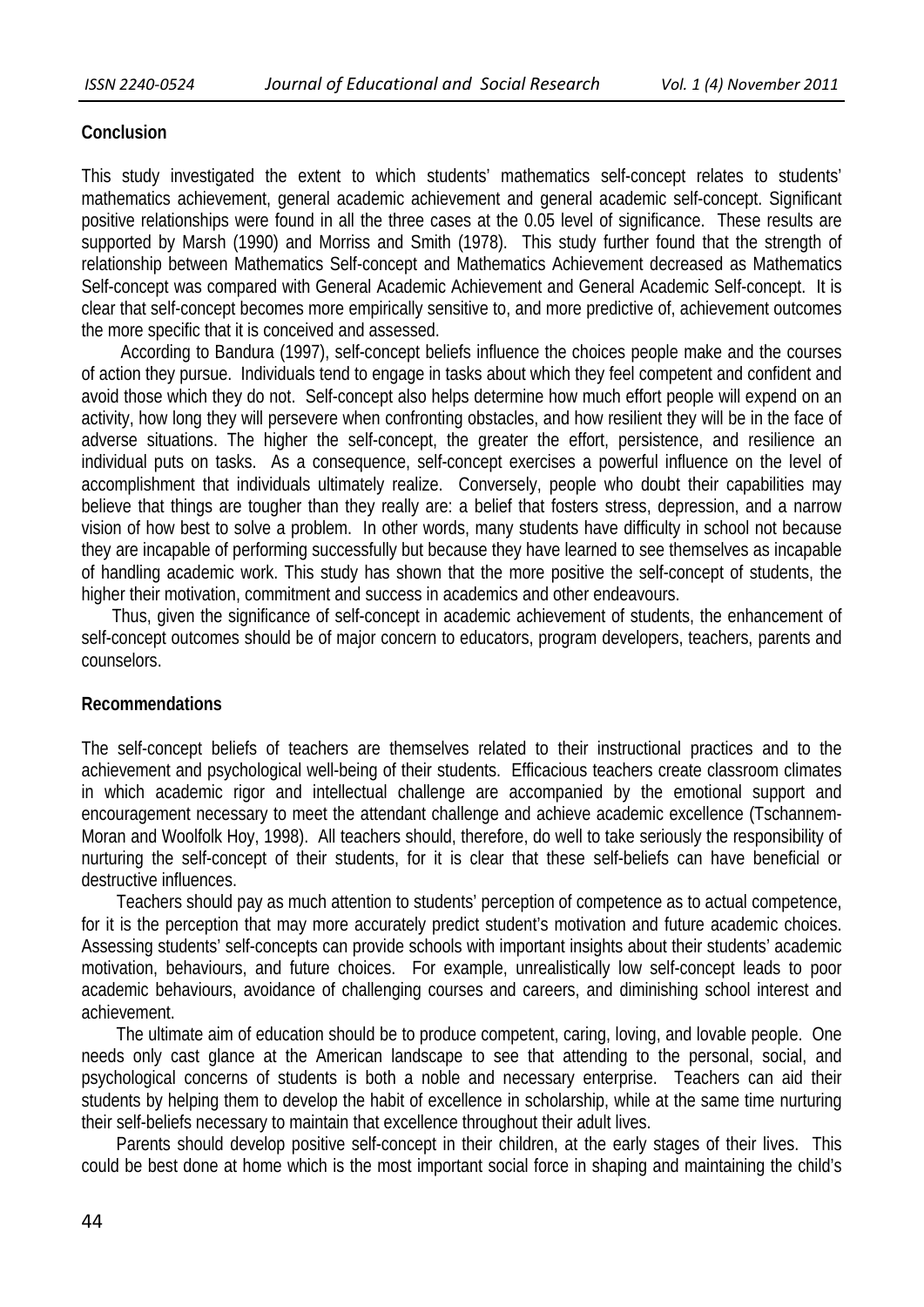self-concept. The home environment is the strongest agent in shaping the child's self-concept, so the earlier he is exposed to positive self-concept formation the better. Positive attitudes of the parents towards their children will boost their ego, strengthen their feeling of self-worth and act as another form of motivation to work harder. Empathy should be applied in this kind of relationship and no sign of conflict of interest should be experienced in their child's choice of subjects and career.

 Counseling services should be provided in schools so that students having problems in academic subjects can be attended to through the combined efforts of the school and the home. Students, because of their sexes, should not be discouraged directly or indirectly from learning certain subjects when they are young. In other words, students should be discouraged from forming stereotyped attitudes towards certain subjects, because of their sexes. This will boost positive competition between males and females, and enhance academic achievement and excellence.

 The influence of students' self-beliefs on their achievement does not end with their schooling. Consequently, the aim of education must transcend the development of academic competence. Schools have the added responsibility of preparing self-assured and fully-functioning individuals capable of pursuing their hopes and their ambitions.

 Self-concept theory is a relatively new area in the Nigerian educational scene. Thus, more researches on this field should be conducted to delve more into the self-concept patterns and how they affect vocational choices, physical appearance, problem-solving abilities and the up bringing of children by parents. These studies should be done to test the various facets of self-concept in different populations. Perhaps, it will then be hoped that educational policy statements in Nigeria would list and emphasize positive self-concept development as a central goal of education.

#### **References**

- Akubuiro, I. M. & Joshua, M. T. (2004). Self-concept, Attitude and Achievement of Secondary School Students in Science in Southern Cross Rivers State, Nigeria. *The African Symposium,* 4(1), 34-48.
- Bassey, B. A. (2002). Students' Evaluation of Instruction, Attitude Towards Mathematics and Mathematics Achievement of SS3 Students in Southern Cross River State. Unpublished Masters' Degree Thesis, Faculty of Education, University of Calabar, Calabar.

Bandura, A. (1997). Self-efficacy: The Exercise of Control. New York: Freeman.

- Bayer Corporation (2003). Bayer Facts of Science Education IX: Americans' Views on the Role of Science and Technology in U.S. National Defense. Retrieved January 16, 2006 from http://www.bayerus.com/msms/news/pages/factsoscience/survey03. html
- Byrne, B. M. (1984). The General Academic Self-concept Technological Network: A Review of Construct Validation Research. Review of Educational Research, 54, 427-456.
- Byrne, B. M. & Shavelson, R. J. (1986). On the Structure of Adolescent Self-concept. Journal of Educational Psychology, 78, 474-481.

Cech, T. R. (2003). Rebalancing Teaching and Research. Science, 299, 165.

- Chapman, J. W. & Turner, W. E. (1997). A Longitudinal Study of Beginning Reading Achievement and Reading Self-concept. British Journal of Educational Psychology, 67, 279-291.
- Combs, A., & Gonzales, D. (1994). Helping Relationships: Basic Concept for the Helping Professions (2nd ed.). Boston: Allyn & Bacon. p. 23.
- Gross, R. D. (1992). Psychology: The Science of Mind and Behavior. London: Hodder & Stoughton. p. 51
- Hattie, J. (1986). Self-concept. Hillsdale, N J: Lawrence Erlbaum.
- Jamabo, T. (1996). Self-concept and Academic Performance of Students in Selected Schools in Port Harcourt. Port Harcourt, Journal of Psychology and Counseling, 1(3), 56-61.
- Marsh, H. W. (1986). Verbal and Math Self-concepts: An Internal/External Frame of Reference Model. American Educational Research Journal, 23, 129-149.
- Marsh, H. W. (1990). A Multidimensional, Hierarchical Self-concept: Theoretical and Empirical Justification. Educational Psychology Review, 2, 77-172.
- Marsh, H. W. (1992). Self-Description Questionnaire (SDQ) III: A Theoretical and Empirical Basis for the Measurement of Multiple Dimensions of Late Adolescent Self-concept: An Interim Test Manual and a Test Monograph. Macarthur, New South Wales, Australia: Faculty of Education, University of Western Sydney.
- Marsh, H. & Hocever, D. (1985). The Application of Confirmatory Factor Analysis to the Study of Self-concept: First and Higher Order Structures and Their Invariance Across Age Groups. Psychological Bulletin, 97, 562-167